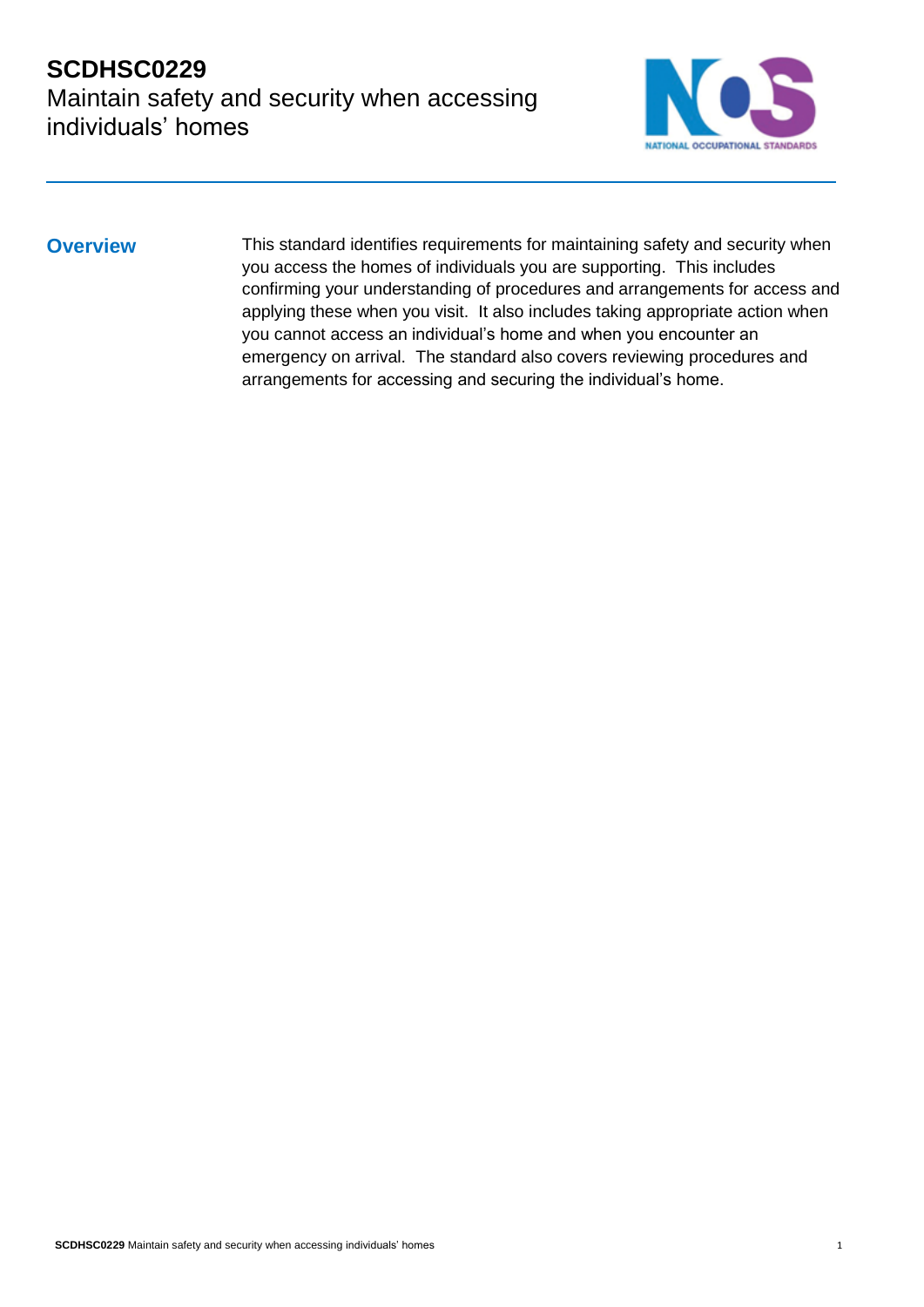# **SCDHSC0229**

Maintain safety and security when accessing individuals' homes

| <b>Performance</b><br>criteria |                                                                                                                 |                                                                                                                                                                                                                                                                                                                                                                                                                                                                                                                                                                                                                                                                                                                                                                                                   |
|--------------------------------|-----------------------------------------------------------------------------------------------------------------|---------------------------------------------------------------------------------------------------------------------------------------------------------------------------------------------------------------------------------------------------------------------------------------------------------------------------------------------------------------------------------------------------------------------------------------------------------------------------------------------------------------------------------------------------------------------------------------------------------------------------------------------------------------------------------------------------------------------------------------------------------------------------------------------------|
|                                | homes                                                                                                           | Confirm your understanding of arrangements for accessing individuals'                                                                                                                                                                                                                                                                                                                                                                                                                                                                                                                                                                                                                                                                                                                             |
| You must be able to:           | P <sub>1</sub><br>P <sub>2</sub><br>P <sub>3</sub>                                                              | check the <b>procedures</b> for accessing the <b>individual's</b> home and<br>dealing with emergencies and unforeseen circumstances<br>ensure you understand the individual's preferences and needs<br>about how you access their home<br>find out any special arrangements or features of which you need to<br>be aware when accessing the individual's home                                                                                                                                                                                                                                                                                                                                                                                                                                     |
|                                |                                                                                                                 | Follow procedures to access and secure individuals' homes                                                                                                                                                                                                                                                                                                                                                                                                                                                                                                                                                                                                                                                                                                                                         |
| You must be able to:           | P <sub>4</sub><br>P <sub>5</sub><br>P <sub>6</sub><br>P7<br>P <sub>8</sub><br>P <sub>9</sub><br>P <sub>10</sub> | inform the individual and key people about your visit<br>ensure your identification badge is up to date and clearly visible<br>follow procedures, preferences and any special arrangements for<br>gaining access to the individual's home<br>identify yourself appropriately and accurately when you arrive, in<br>accordance with work setting requirements<br>where keys are lost or stolen, take action in accordance with legal<br>and work setting procedures<br>where you identify any risks to yourself, the individual or other<br>people, or to the individual's home, take action in accordance with<br>legal and work setting procedures<br>ensure the individual's home is secure when you leave the<br>premises<br>Take appropriate action when you cannot access individuals' homes |
| You must be able to:           | P <sub>12</sub>                                                                                                 | P11 when you cannot access the individual's home, follow work setting<br>procedures to find out if the individual is likely to be out or unaware<br>of your visit<br>examine other possible reasons for not being able to access the<br>individual's home                                                                                                                                                                                                                                                                                                                                                                                                                                                                                                                                         |
|                                | P <sub>13</sub><br>P <sub>14</sub><br>P <sub>15</sub><br>P <sub>16</sub><br>P <sub>17</sub><br>P <sub>18</sub>  | follow work setting procedures and any arrangements agreed with<br>the individual and key people to address situations where you<br>cannot gain access<br>make further efforts to access the individual's home<br>contact your manager promptly if you still cannot gain access<br>explain the actions you have taken to try to gain access<br>agree with your manager what further actions are to be taken<br>complete records and reports on incidents and actions taken when<br>you cannot access the individual's home, in accordance with legal<br>and work setting requirements                                                                                                                                                                                                             |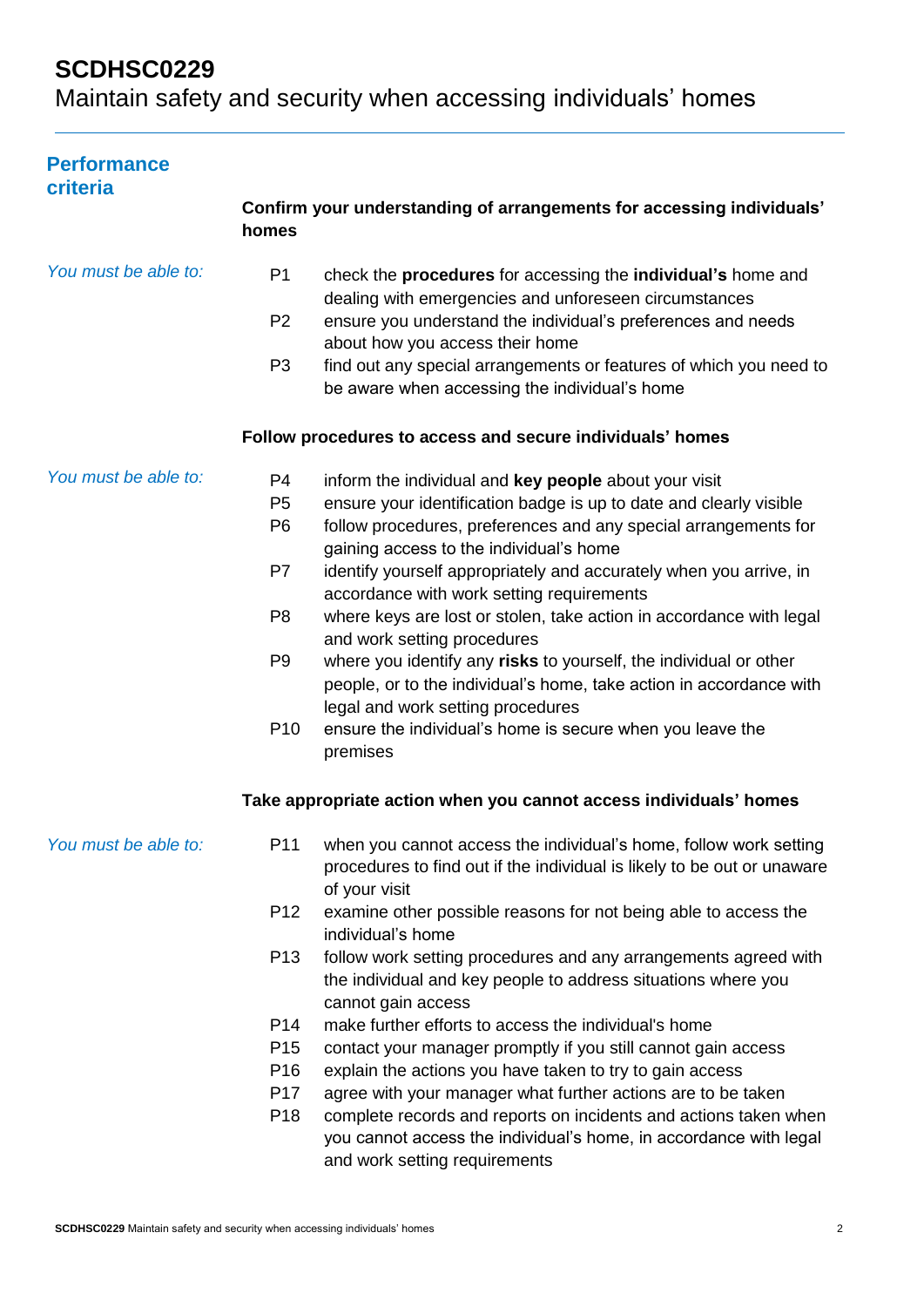### **Address emergencies encountered after gaining access to the individual's home**

| You must be able to: | P <sub>19</sub><br>P <sub>20</sub> | where you are faced with an emergency on entering the<br>individual's home, take action in accordance with legal and work<br>setting procedures<br>complete records and reports on actions taken when you are faced<br>with an emergency, in accordance with legal and work setting<br>requirements |
|----------------------|------------------------------------|-----------------------------------------------------------------------------------------------------------------------------------------------------------------------------------------------------------------------------------------------------------------------------------------------------|
|                      |                                    | Review procedures for accessing and securing the individual's home                                                                                                                                                                                                                                  |
| You must be able to: | P21                                | provide feedback on access and security difficulties to the<br>appropriate people                                                                                                                                                                                                                   |
|                      | P22                                | support the individual and key people to understand any difficulties<br>you are having in accessing or ensuring the security of the<br>individual's home                                                                                                                                            |
|                      | P <sub>23</sub>                    | work with the individual, key people and others to identify any risks<br>associated with being unable to access or secure the individual's<br>home                                                                                                                                                  |
|                      | P24                                | discuss with the individual, key people and others how access and<br>security difficulties could be overcome                                                                                                                                                                                        |
|                      | P <sub>25</sub>                    | report to your manager any actions that have been agreed to<br>resolve access and security difficulties                                                                                                                                                                                             |
|                      | P <sub>26</sub>                    | review with your manager, the individual, key people and others the<br>changes needed to enable you to access and secure the<br>individual's home                                                                                                                                                   |
|                      | P <sub>27</sub>                    | carry out agreed changes for accessing and securing the<br>individual's home                                                                                                                                                                                                                        |
|                      | P <sub>28</sub>                    | complete records and reports on agreed changes for accessing and<br>securing the individual's home, in accordance with legal and work<br>setting requirements                                                                                                                                       |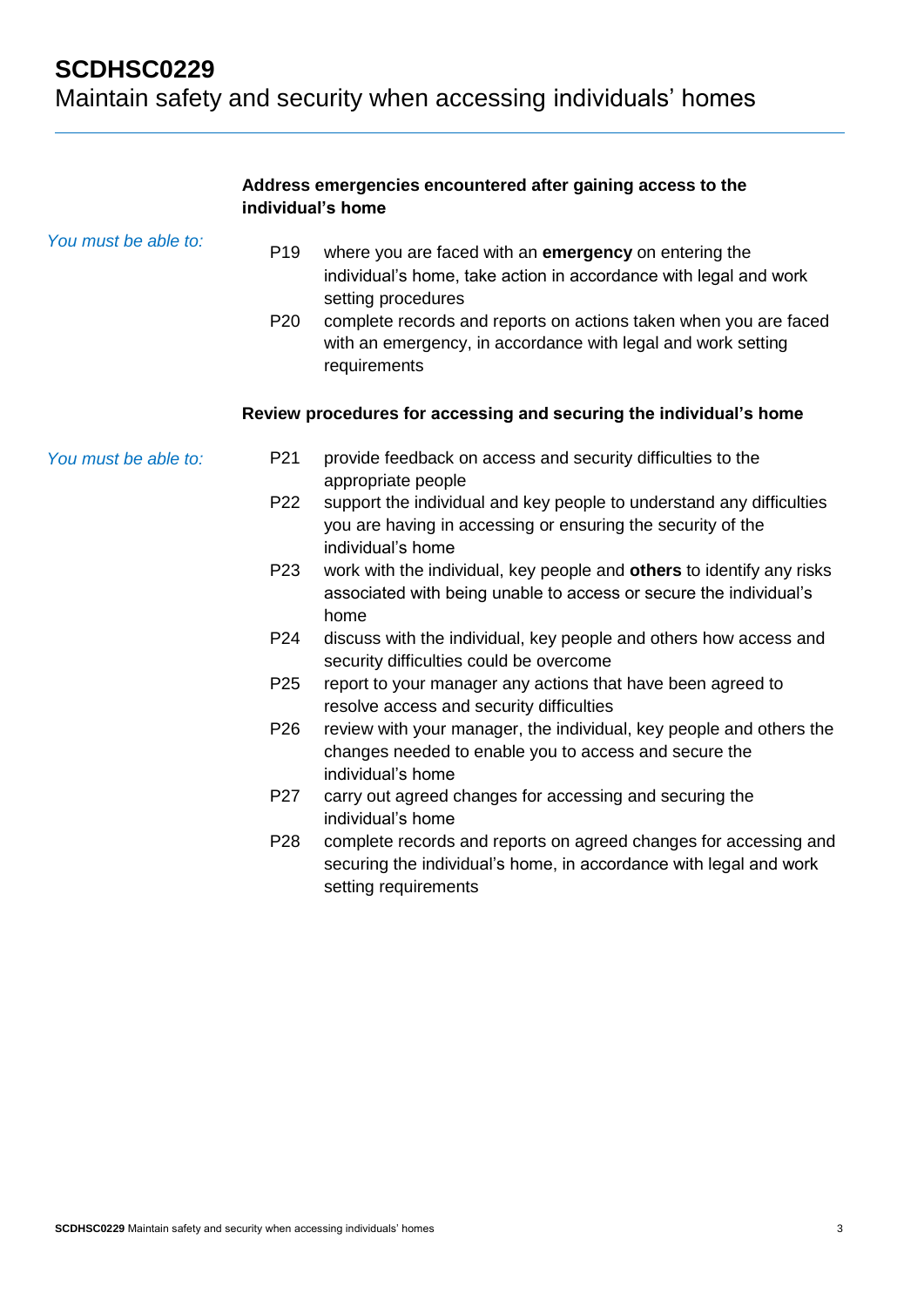| <b>Knowledge and</b><br>understanding | <b>Rights</b>   |                                                                                                                                                    |
|---------------------------------------|-----------------|----------------------------------------------------------------------------------------------------------------------------------------------------|
| You need to know and<br>understand:   | K <sub>1</sub>  | work setting requirements on equality, diversity, discrimination and<br>human rights                                                               |
|                                       | K <sub>2</sub>  | your role supporting rights, choices, wellbeing and active<br>participation                                                                        |
|                                       | K <sub>3</sub>  | your duty to report anything you notice people do, or anything they<br>fail to do, that could obstruct individuals' rights                         |
|                                       | K4              | the actions to take if you have concerns about discrimination                                                                                      |
|                                       | K <sub>5</sub>  | the rights that individuals have to make complaints and be<br>supported to do so                                                                   |
|                                       |                 | How you carry out your work                                                                                                                        |
| You need to know and                  |                 |                                                                                                                                                    |
| understand:                           | K <sub>6</sub>  | codes of practice, standards, frameworks and guidance relevant to<br>your work and the content of this standard                                    |
|                                       | K7              | the main items of legislation that relate to the content of this<br>standard within your work role                                                 |
|                                       | K <sub>8</sub>  | your own background, experiences and beliefs that may affect the<br>way you work                                                                   |
|                                       | K <sub>9</sub>  | your own roles and responsibilities with their limits and boundaries                                                                               |
|                                       | K <sub>10</sub> | who you must report to at work                                                                                                                     |
|                                       | K11             | the roles and responsibilities of other people with whom you work                                                                                  |
|                                       | K <sub>12</sub> | how to find out about procedures and agreed ways of working in<br>your work setting                                                                |
|                                       | K <sub>13</sub> | how to make sure you follow procedures and agreed ways of<br>working                                                                               |
|                                       | K14             | the meaning of person centred/child centred working and the<br>importance of knowing and respecting each child or young person<br>as an individual |
|                                       | K <sub>15</sub> | the prime importance of the interests and well-being of children and<br>young people                                                               |
|                                       | K <sub>16</sub> | the individual's cultural and language context                                                                                                     |
|                                       | K <sub>17</sub> | how to work in ways that build trust with people                                                                                                   |
|                                       | K <sub>18</sub> | how to work in ways that support the active participation of<br>individuals in their own care and support                                          |
|                                       | K <sub>19</sub> | how to work in ways that respect individuals' dignity, personal<br>beliefs and preferences                                                         |
|                                       | K20             | how to work in partnership with people                                                                                                             |
|                                       | K21             | what you should do when there are conflicts and dilemmas in your<br>work                                                                           |
|                                       | K22             | how and when you should seek support in situations beyond your                                                                                     |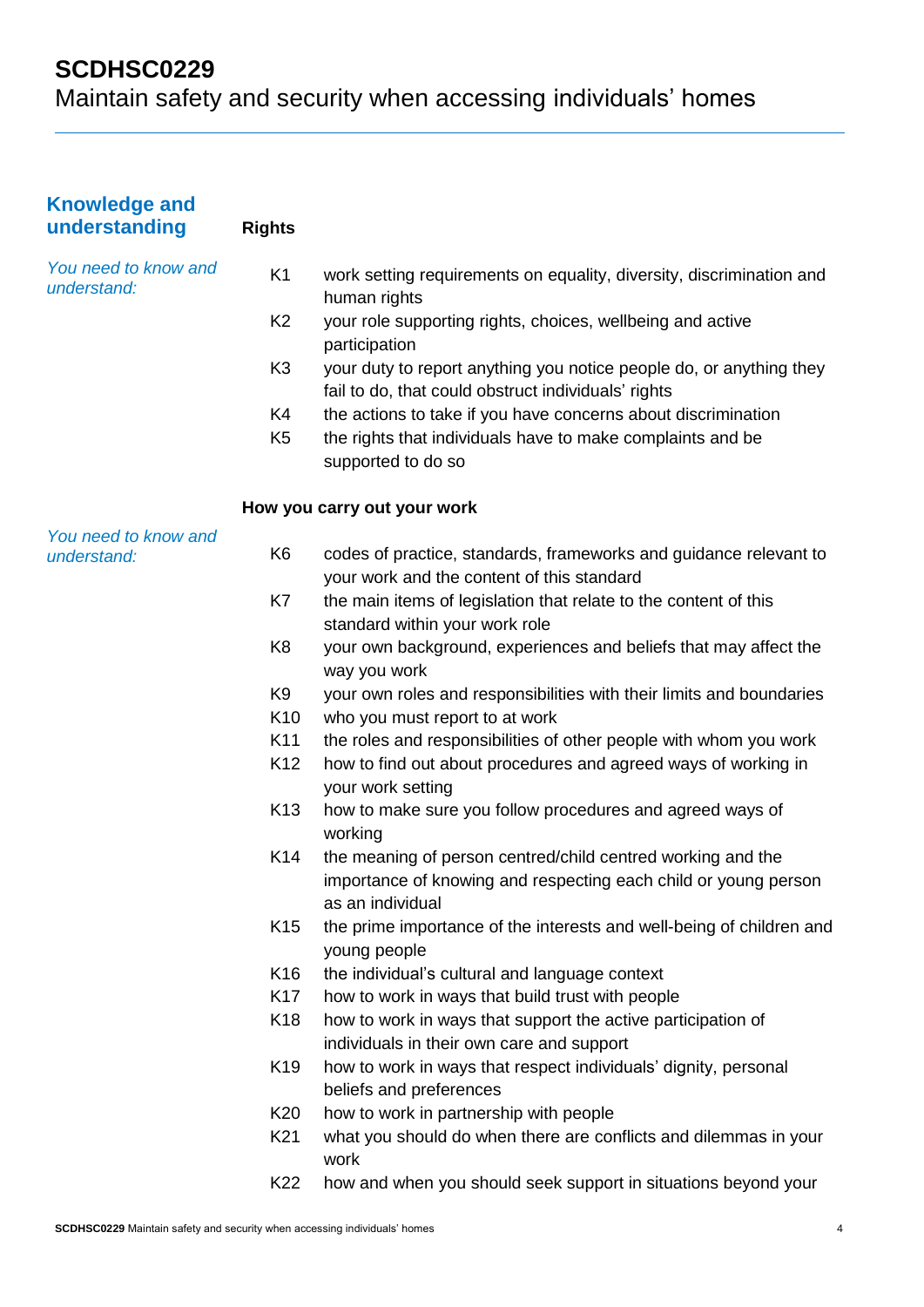### experience and expertise

|                                     | Theory for practice                       |                                                                                                                                                                                                                                                  |
|-------------------------------------|-------------------------------------------|--------------------------------------------------------------------------------------------------------------------------------------------------------------------------------------------------------------------------------------------------|
| You need to know and<br>understand: | K <sub>23</sub><br>K24<br>K <sub>25</sub> | the factors that may affect the health, wellbeing and<br>development of individuals you care for or support<br>how these affect individuals and how they may affect different<br>individuals differently<br>the main stages of human development |
|                                     | <b>Communication</b>                      |                                                                                                                                                                                                                                                  |
| You need to know and<br>understand: | K <sub>26</sub>                           | factors that can have a positive or negative effect on the way people<br>communicate                                                                                                                                                             |
|                                     | K27                                       | different methods of communicating                                                                                                                                                                                                               |
|                                     |                                           | Personal and professional development                                                                                                                                                                                                            |
| You need to know and<br>understand: | K <sub>28</sub><br>K <sub>29</sub>        | why it is important to reflect on how you do your work<br>how to use your reflections to improve the way you work                                                                                                                                |
|                                     | <b>Health and Safety</b>                  |                                                                                                                                                                                                                                                  |
| You need to know and<br>understand: | K30                                       | your work setting policies and practices for health, safety and<br>security                                                                                                                                                                      |
|                                     | K31                                       | practices that help to prevent and control infection in the context of<br>this standard                                                                                                                                                          |
| You need to know and                | Safe-guarding                             |                                                                                                                                                                                                                                                  |
| understand:                         | K32                                       | the duty that everyone has to raise concerns about possible harm or<br>abuse, poor or discriminatory practices                                                                                                                                   |
|                                     | K33                                       | signs and symptoms of harm or abuse                                                                                                                                                                                                              |
|                                     | K34                                       | how and when to report any concerns about abuse, poor or<br>discriminatory practice, resources or operational difficulties                                                                                                                       |
|                                     | K35                                       | what to do if you have reported concerns but no action is taken to<br>address them                                                                                                                                                               |
|                                     |                                           | <b>Handling information</b>                                                                                                                                                                                                                      |
| You need to know and<br>understand: | K36                                       | legal requirements, policies and procedures for the security and<br>confidentiality of information                                                                                                                                               |
|                                     | K37                                       | work setting requirements for recording information and producing<br>reports including the use of electronic communication                                                                                                                       |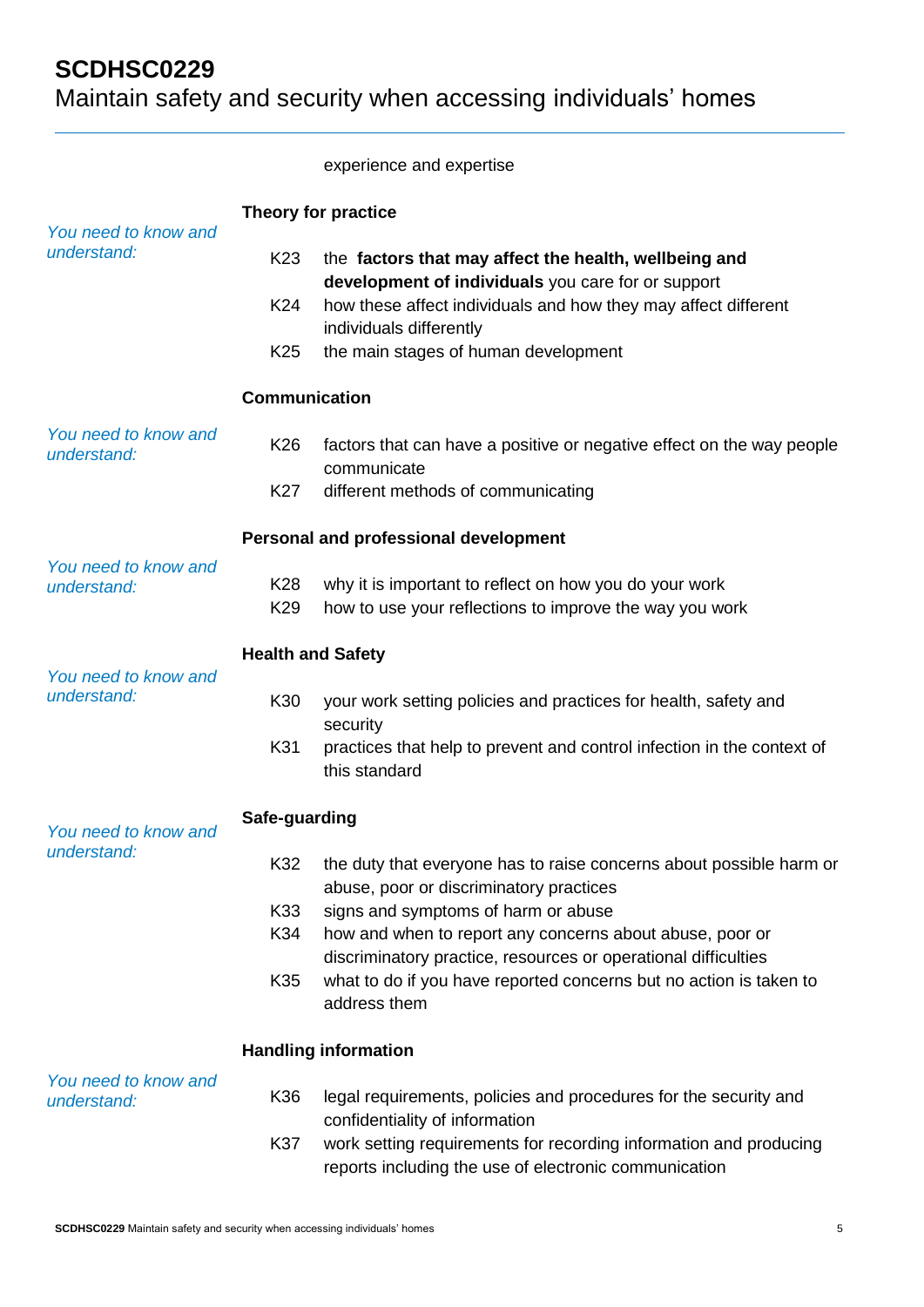## **SCDHSC0229**

# Maintain safety and security when accessing individuals' homes

- K38 what confidentiality means
- K39 how to maintain confidentiality in your work
- K40 when and how to pass on information

### **Specific to this NOS**

### *You need to know and understand:*

- K41 how and where to access information about accessing and securing individuals' homes
- K42 access procedures for the homes of specific individuals and the reasons for these
- K43 why it is important to follow procedures for accessing and securing individuals homes and the possible consequences of not doing this
- K44 why it is important to wear an up to date identification badge that is visible
- K45 why it is important to inform individuals and key people when you will be visiting
- K46 actions to take when you are unable to access and secure individuals homes or when keys are lost or stolen
- K47 actions to take when you find any key changes in the condition and circumstances of individuals on accessing their home
- K48 reasons why you might not be able to access individuals' homes
- K49 emergencies that may face you when accessing individuals' homes
- K50 how to contribute to reviewing access and security procedures and arrangements with individuals, key people and others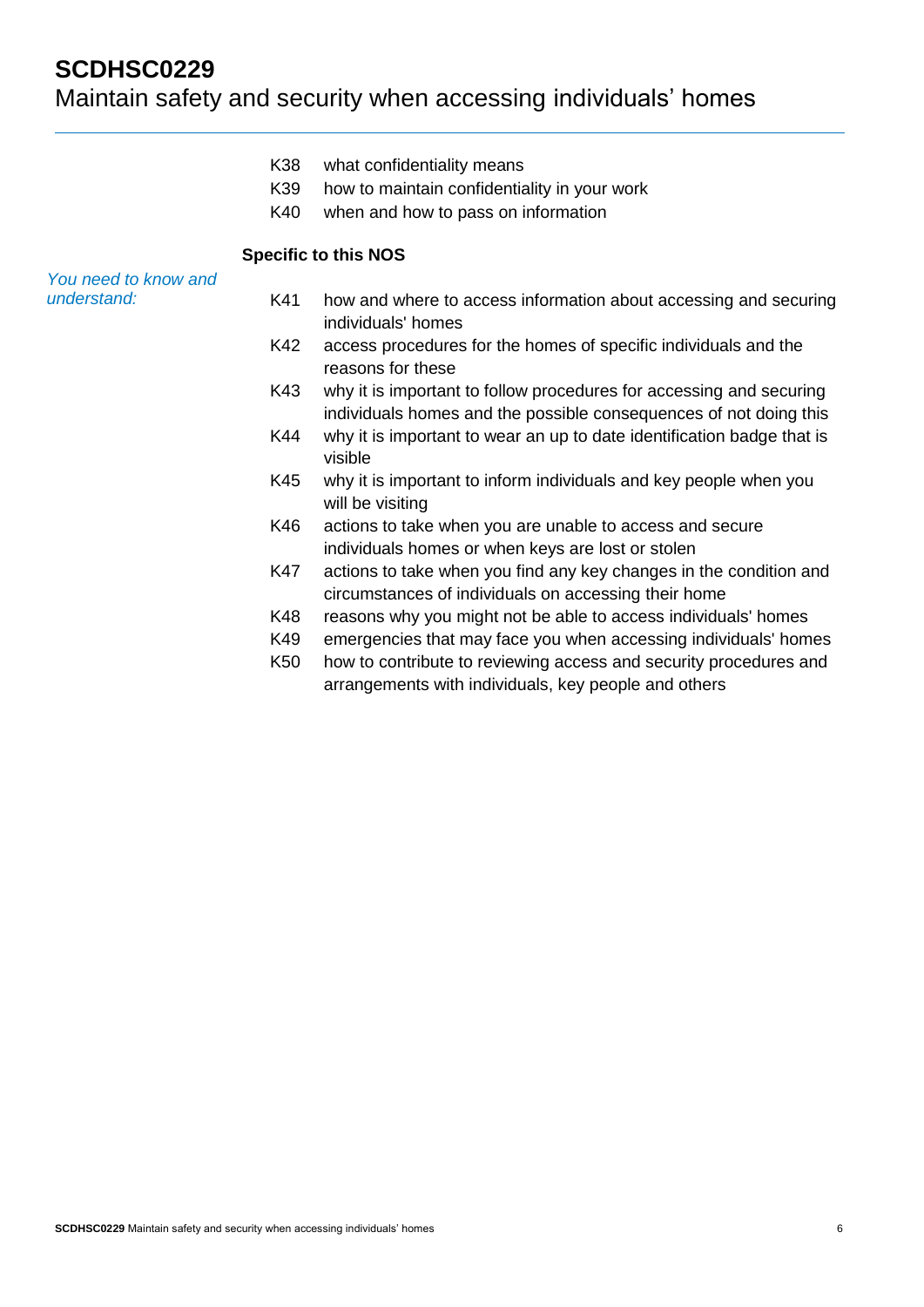### **Additional Information**

### **Scope/range related to performance criteria**

The details in this field are explanatory statements of scope and/or examples of possible contexts in which the NOS may apply; they are not to be regarded as range statements required for achievement of the NOS.

Note: Where an individual finds it difficult or impossible to express their own preferences and make decisions about their life, achievement of this standard may require the involvement of advocates or others who are able to represent the views and best interests of the individual.

Where there are language differences within the work setting, achievement of this standard may require the involvement of interpreters or translation services.

An **emergency** may include any situation of immediate or threatening danger to individuals and others

The **individual** is the person you support or care for in your work **Key people** are those who are important to an individual and who can make a difference to his or her well-being. Key people may include family, friends, carers and others with whom the individual has a supportive relationship. **Others** are your colleagues and other professionals whose work contributes to the individual's well-being and who enable you to carry out your role **Procedures** are formally agreed and binding ways of working that apply in many settings. Where formal procedures do not exist, the term includes other agreed ways of working.

A **risk** takes account of the likelihood of a hazard occurring and may include the possibility of danger, damage and destruction to the environment and goods; the possibility of injury and harm to people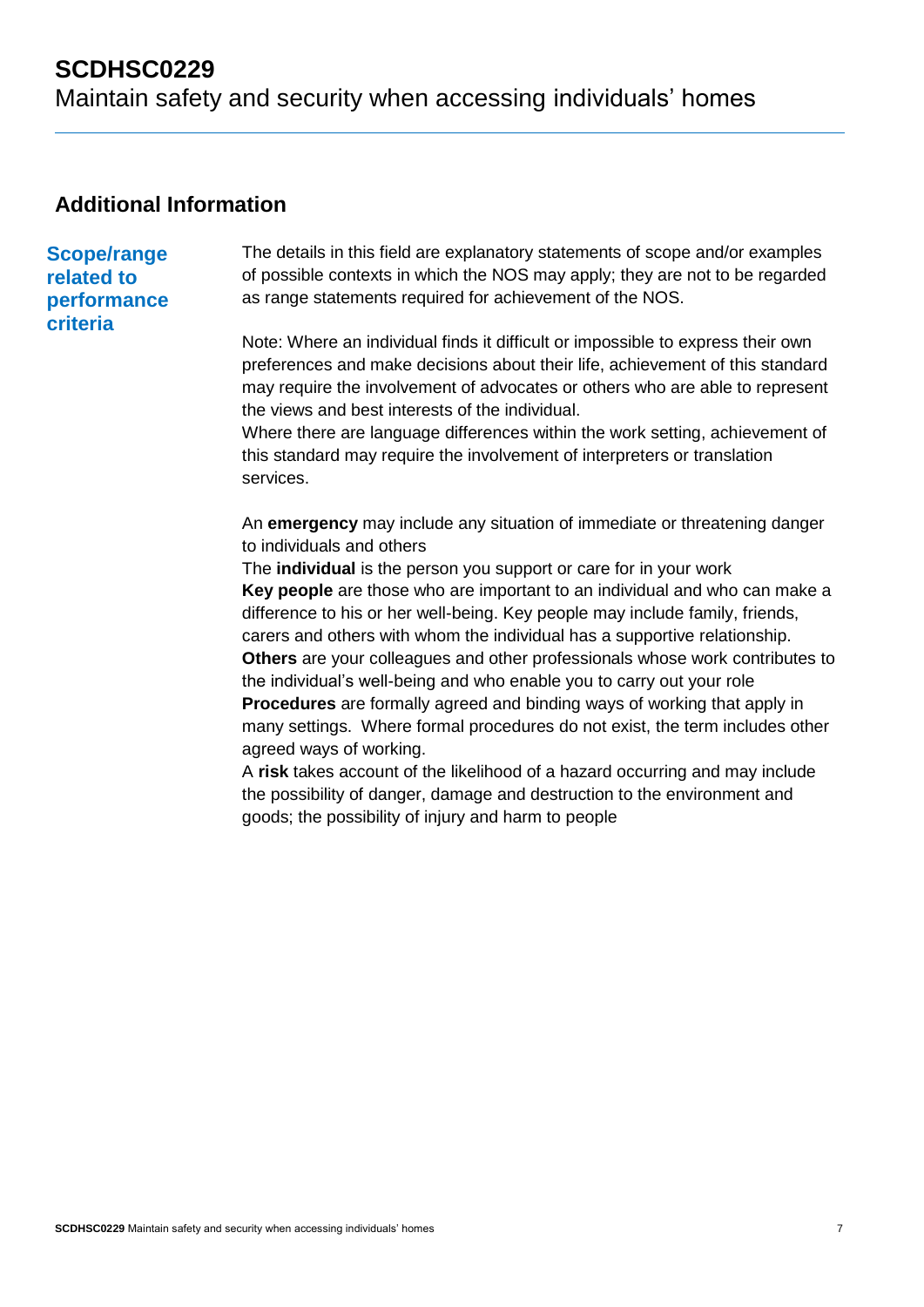### **Scope/range related to knowledge and understanding**

The details in this field are explanatory statements of scope and/or examples of possible contexts in which the NOS may apply; they are not to be regarded as range statements required for achievement of the NOS.

### **All knowledge statements must be applied in the context of this standard.**

**Factors that may affect the health, wellbeing and development** of individuals may include adverse circumstances or trauma before or during birth; autistic spectrum conditions; dementia; family circumstances; frailty; harm or abuse; injury; learning disability; medical conditions (chronic or acute); mental health; physical disability; physical ill health; poverty; profound or complex needs; sensory needs; social deprivation; substance misuse

**Values** Adherence to codes of practice or conduct that may be applicable to your role, and the principles and values that underpin your work setting including the rights of children and adults. These include the rights: To be treated as an individual To be treated equally and not be discriminated against To be respected To have privacy

To be treated in a dignified way

To be protected from danger and harm

To be supported and cared for in a way that meets their needs, takes account of their choices and also protects them

To communicate using their preferred methods of communication and language

To access information about themselves

.